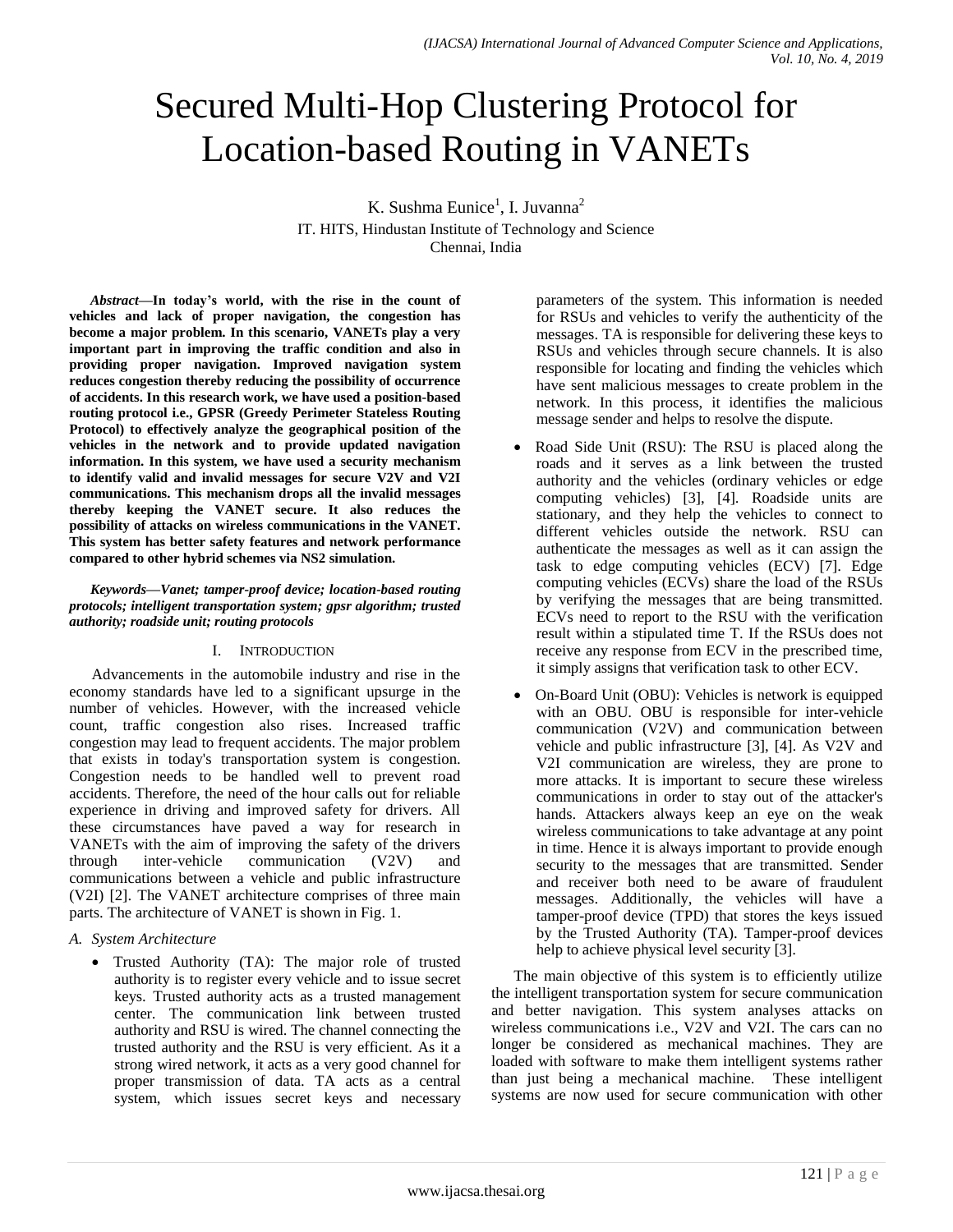vehicles and to pave a way for the efficient and enhanced driving experience. It provides up-to-date routing information by using the GPSR protocol and also validates the messages being transmitted by using a security mechanism. It drops all the invalid messages by enhancing the security in VANET.



Fig. 1. The Architecture of VANET.

#### II. RELATED WORKS

J. Cheng, J. Cheng, M. Zhou, F. Liu, S. Gao, and C. Liu, S. Gao and C.Liu [1] proposed a review on routing protocols. From this research work, we can infer the pros and cons of different routing protocols and can analyze efficient routing protocols. The key technology in vehicular ad-hoc networks is the routing protocols and this paper gives a clear picture of the importance of routing protocols.

Y. Xie, L. Wu, Y. Zhang and J. Shen [2] proposed a scheme for secure authentication with conditional privacy. This paper focuses on challenges that we come across while designing the authentication for VANETs to achieve security and preserving conditional privacy. From this work, we can be well prepared for all the issues that we come across while designing the authentication procedures in the vehicular adhoc network.

S. Jiang, X. Zhu, and L. Wang [3] proposed an efficient scheme based on HMAC. In this research work, the vehicles are managed by the RSUs in localized order. From this, we can make the RSUs deal with authentication of vehicles in its range to improve the efficiency of the system.

S. Zeadally, R. Hunt, Y.-S. Chen, A. Irwin and A.Hassan [4] proposed a paper on challenges, results, and status of VANETs. From this research work, we can infer various challenges that we face while dealing with VANETs. This provides an insight into the proper working of VANETS.

Y. Sun, R. Lu, X. Lin, X. Shen and J. Su [5] proposed a scheme on pseudonymous authentication with secure privacy preservation. From this research work, we can conclude that pseudonymous authentication scheme with good privacy protection provides very strong protection of privacy of the vehicles and it also does not let adversaries trace the vehicle even if the RSU gets compromised.

C.-C. Lee and Y.-M. Lai [6] proposed a batch verification scheme with group testing. In this research work, group testing is performed to lower the time taken and to boost the efficiency of the system. VANET being intelligent transportation system has a huge number of vehicles and hence transmits a huge number of messages. Authenticating these messages one by one is a time taking process, hence from this paper we have known that group testing can handle huge traffic which is proved to be efficient.

D. He, S. Zeadally, B. Xu and X. Huang [7] proposed an efficient scheme on preserving privacy in the authentication process. In this scheme, security and the problems that exist in preserving privacy are addressed. It takes care of both privacy protection and mutual authentication. It has relatively good performance in terms of computational cost and communicational cost. This scheme can be adapted to lower the communicational and computational cost.

V. Miller [8] proposed a paper on elliptic curves in cryptography. The author used the elliptic curve in cryptography for the first time to enhance security. From this research work, we can imply that we can use the elliptic curve in cryptography.

Jie Cui, Lu Wei, Jing Zhang, Yan Xu and Hong Zhong [9] proposed a paper on a message-authentication scheme using edge computing. This research work validates the messages being transmitted between different vehicles in the network. This system helps us to verify the messages exchanged in the network to keep the VANET secure.

Brad Karp and H. T. Kung [10] proposed a paper on GPSR protocol. It provides complete working of the protocol. This information can be used to adopt the GPSR protocol and to enhance it.

#### III. IDENTIFICATION OF VALID AND INVALID MESSAGES

This system deals with the identification of valid and invalid messages in VANET. In this system, there are six different phases [9].

## *A. Initializing the System*

Trusted authority is the central system which oversees issuing necessary parameters of the system and secret keys. These secret keys and system parameters are necessary for identifying each vehicle in the network. Trusted authority traces the vehicles based on these system parameters and keys that are stored in the vehicles. Trusted authority loads all the parameters of the system into the vehicle's TPD and the memory of RSU in advance. Trusted authority and RSU are connected via a wired network for transmission of data. The significant steps involved in this phase are as follows.

- Trusted authority (TA) uses two prime numbers and an elliptic curve E which is non-singular where it is defined as  $y^2 = x^3 + ax + b$ modq.
- Trusted authority selects the system private key randomly and based on that it calculates the public key of the system.
- Trusted authority selects the roadside unit's private key and based on that it calculates the public key of the roadside unit (RSU).
- A trusted authority is responsible for assigning trueidentity and password to all the vehicles. It loads all the vehicle's tamper-proof devices with the vehicle's real identity, password, and the system private key.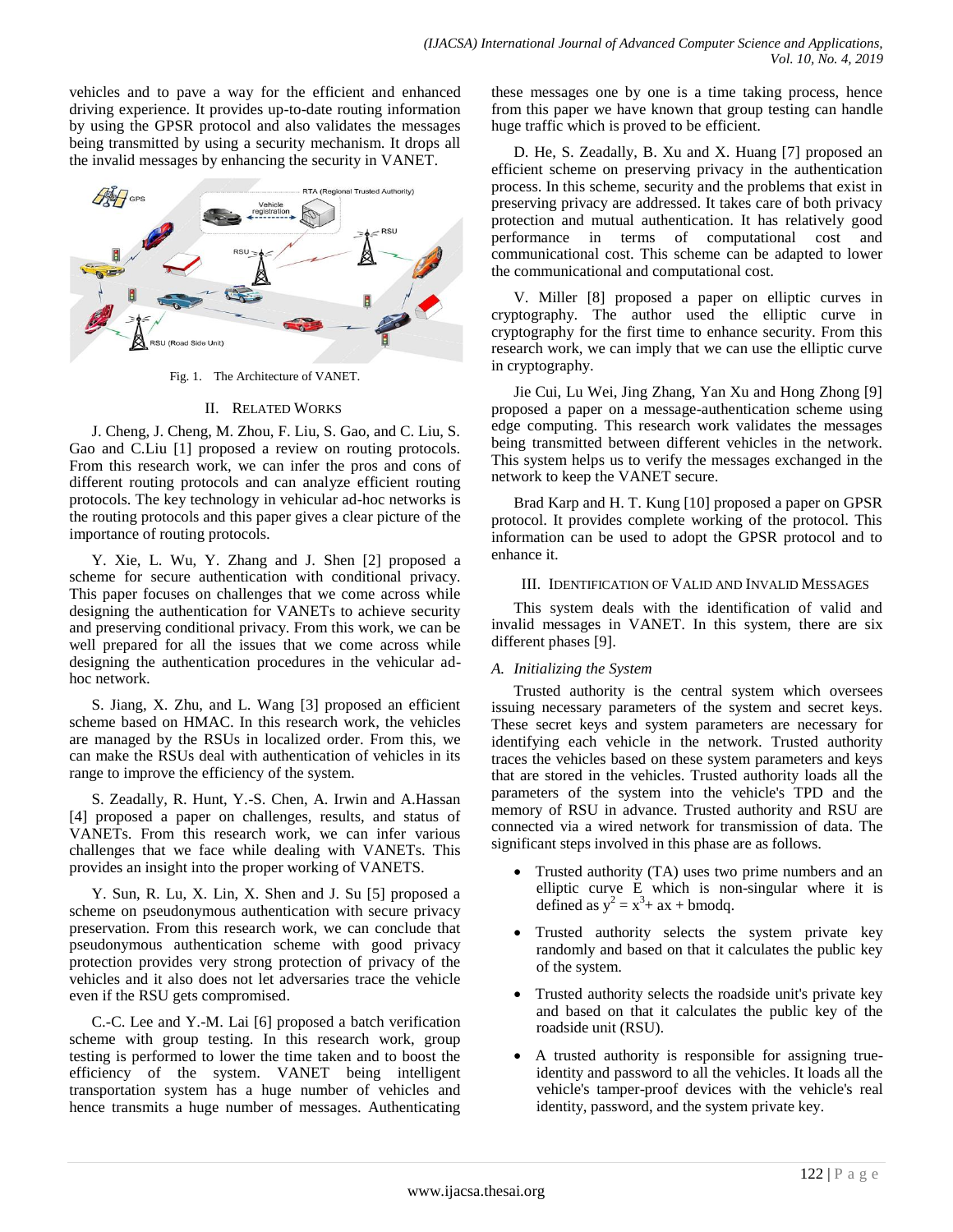A trusted authority is the sole in charge of producing all the public parameters of the system to all the vehicles and RSUs.

#### *B. Generation of Vehicle's Signature and Pseudo-Identity*

All the vehicle's need to produce the signature of the message before sending the message to ensure its authenticity. By producing the signature, the sender vehicle proves its authenticity. Tamper-proof device (TPD) issues pseudo identity, signature, and key for all the ordinary and edge computing vehicles.

- Every vehicle will have a TPD, which maintains the vehicle's real identity, password and the system's private key to connect to the system when it comes within the range of that system. The vehicle crosschecks its real identity and the password by matching its value with the values stored in the TPD by sending its value to the TPD.
- TPD hides the true identity of the vehicle from other vehicles and systems apart from the TA. TPD hides the true identity of the system by generating pseudoidentity which is calculated by using randomly selected number.
- Every vehicle needs a signature to ensure the authenticity of the message. The message's signature is calculated by combining the message M and time stamp T [9].

#### *C. Election Strategy of Edge Computing Vehicle (ECV)*

Edge computing vehicle (ECV) helps the RSU to authenticate the message signature as much as possible. ECV is elected based on two factors.

- Shortest distance to RSU
- Enough available computation power

Shortest distance to RSU can be calculated by using the distance membership function and enough available computational power can be calculated by using the available performance metric membership function [9]. All the above calculations can be performed using fuzzy logic.

$$
DM(x) = 1, d(x) \le (R/2)
$$
 (1)

 $DM(x) = (R - d(x))/(\frac{R}{a})$  $\frac{\pi}{2}$ ) for (R/2) < d(x)  $\le$  R (2)

$$
DM(x) = 0, d(x) > R.
$$
 (3)

Where

 $DM(x)$  denotes the distance membership function.

R denotes maximum transmission range of RSU.

 $d(x)$  denotes space between the vehicle and the RSU

$$
APM(x) = (MCL(x) - UCR(x))/(MCL(x))
$$
\n(4)

Where

APM(x) denotes the available computational power

MCL(x) denotes maximum computational load on the vehicle

 $UCR(x)$  denotes the used computational resource of the vehicle.

## *D. ECV Authenticates the Batch here, there are Two Phases.*

- Phase determining the task: Here, the pseudo identity list is allocated to the edge computing vehicle (ECV) by RSU to authenticate the message. After allocating the list to ECV, RSU then updates ECV by sending a message to it.
- Batch authentication and Result feedback stage: ECV carries out the task of verifying the messages sent by RSU by using the preloaded key of RSU. ECV verifies the message and rejects the message if it is invalid and proceeds to the next step if the message is valid.

## *E. RSU Verifies the Authentication Result of ECV*

Loss of packets and delay always exist in VANETs to some extent. So RSU shares its load with ECV to perform message authentication in an efficient way. RSU waits for the verification result from ECV for a prescribed amount of time and if it doesn't receive the message within that time, then it assigns the verification task to another ECV [9]. In this way, RSU lowers the delay in VANETs. Otherwise, if the RSU receives the verification result from ECV within time T, then it checks the result and proceeds to the next step if the message is valid else rejects the message.

#### *F. Authenticating the Ordinary Vehicle's Messages*

The ordinary vehicles don't have to verify the messages separately. It is taken over by ECVs and RSUs.

*1) Drawbacks of this system:* this system only verifies the valid and invalid messages that are being transmitted in the VANET. It does not address the routing issues to provide an enhanced driving experience to the users. The user needs to check for an alternative solution if he needs routing information.

#### IV. SECURED MULTI-HOP CLUSTERING PROTOCOL WITH LOCATION-BASED ROUTING

The proposed system deals with the congestion issue in a very effective way. We are using the GPSR routing protocol which is very efficient among other position-based routing protocols. It provides better routing as it uses the buffer of the vehicles to provide an updated route to deal with the frequently changing network. In addition, we have integrated a mechanism to identify valid and invalid messages in the VANET.

#### *A. Greedy Perimeter Stateless Routing Protocol (GPSR)*

VANETs are considered as intelligent transportation systems. There are many protocols to provide proper routing in VANETs but position-based routing protocols are the efficient ones. In VANETs routing protocols play a very important role. A routing protocol is a key technology that determines the performance of vehicular communication like inter-vehicle communication (V2V) and communication between vehicle and public infrastructures (V2I). The major problem that exists in the VANET is the frequently changing network. The network comprises of various nodes which are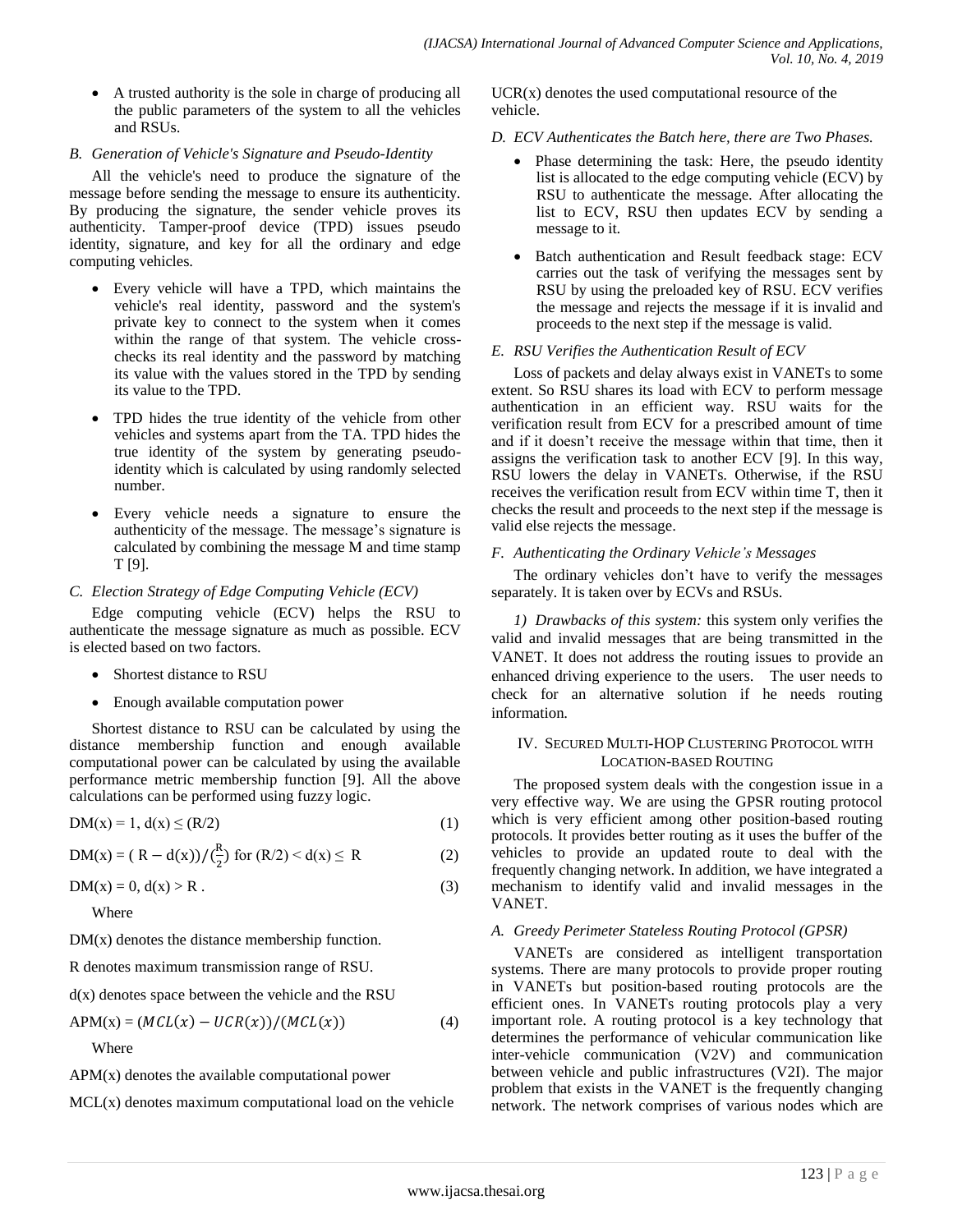not stationary. Hence the network topology changes and the relation among the nodes becomes unstable. Focussing on the major problem that exists in most of the routing protocols, we have proposed an enhanced Greedy Perimeter Stateless Routing protocol (GPSR) which has better performance as it depends on the buffer of the nodes for routing.

Greedy perimeter stateless routing (GPSR) functions in two different ways.

- Greedy Forwarding
- Perimeter Forwarding

GPSR protocol uses greedy forwarding method or perimeter forwarding method to route the packet to the destination. GPSR packet stores five values, which help the start node to route the packet to the destination node without any mix-up. GPSR Packet is shown in Fig. 2.

GPSR packet consists of five different fields, where D denotes Destination.

Lp denotes the place where the data packet enters into the chosen mode (Eg: Perimeter mode).

Lf denotes the initial node it started within the face of the graph (planar).

e0 denotes the traversal of the first edge on the current face.

M denotes the mode of the packet: GREEDY MODE / PERIMETER MODE.

*1) Greedy forwarding:* In this mode, every node broadcasts its IP address and position (IP, (X, Y)) periodically. Every node maintains a table and stores the position of its onehop neighbors [10]. With respect to the data maintained in the table, the packet is routed to its destination. As every node broadcasts its IP address and position information, all the nodes will have a piece of up-to-date information about all the routes. This reduces the delay in delivering the packets and paves a way for efficient routing. Congestion issue is also handled very efficiently as there is effective communication between the nodes. There are few cases where greedy forwarding fails and in such case, we go for perimeter forwarding. Greedy forwarding fails when a node that has the packet does not have any one-hop neighbor.

In the below figure there are 12 nodes where node S is a source node, node D is the destination node and all the other nodes are considered as intermediate nodes. Now lets assume that node S has a packet and it has to deliver the packet to the destination D. So node S checks its one-hop neighbor which is closest to the destination i.e., node C and routes the packet to its one-hop neighbor node C. Similarly node C using its table finds its one-hop neighbor which is nearest to the destination D and routes the packet to that node to reach the destined node. In this process, if a node come across a situation where it does not have anyone hop neighbor then greedy forwarding method fails and it switches to perimeter forwarding method.

|  |  |  | -- |  |  |  |
|--|--|--|----|--|--|--|
|--|--|--|----|--|--|--|

Fig. 2. GPRS Packet.

From Fig. 3, the path that is obtained by following the greedy forwarding method to reach the destination node is S-C-L-N-P-D. This sequence is selected based on the information stored in the table that each node stores.

*2) Perimeter forwarding:* The network contains certain regions where the greedy path does not exist (i.e., absence of one hop neighbors), in such case GPSR uses perimeter forwarding method to recover from that situation. In the perimeter forwarding method, the right-hand rule is used to calculate the perimeters to transmit the data packet to the destined node.

Perimeter forwarding method follows the right-hand rule to route the data packet to the destined node [10]. From Fig. 4, we see that a packet is forwarded from start node S to end node D in the direction of arrows i.e., by following the righthand rule.

## *B. Identification of Valid and Invalid Messages*

This module verifies all the messages that are being transmitted between the vehicles and the RSU/TA. The verification process is conducted in the following way.

- All the vehicles are equipped with a tamper-proof device (TPD) which log the necessary vehicle information like vehicle true-identity, vehicle password and the private key of the system.
- Trusted authority generates all the necessary parameters that are required for identifying vehicles and the roadside units (RSUs).
- Trusted authority and the RSUs are connected via a wired network for secure and efficient communication. It uses an efficient protocol like Transport Layer Security (TLS) for secure communication.
- A trusted authority is the central system which controls RSUs and the vehicles in the VANET. It is responsible for taking necessary action like tracing the suspect vehicle in case of any dispute/accident.
- There are few vehicles which are elected as edge computing vehicles (ECVs) based on the closeness to RSU and available computational resource. These vehicles work as both producers and consumers. They take care of the work-load on RSU in verifying the messages thereby reducing the load on the RSU.
- The advantage of using ECVs is that it reduces the RSU's overhead thereby enhancing its efficiency.
- RSUs and ECVs identify valid and invalid messages. If any message is identified as invalid, it is rejected.
- Ordinary vehicles no longer need to authenticate the messages received. This task is done by RSUs and the ECVs.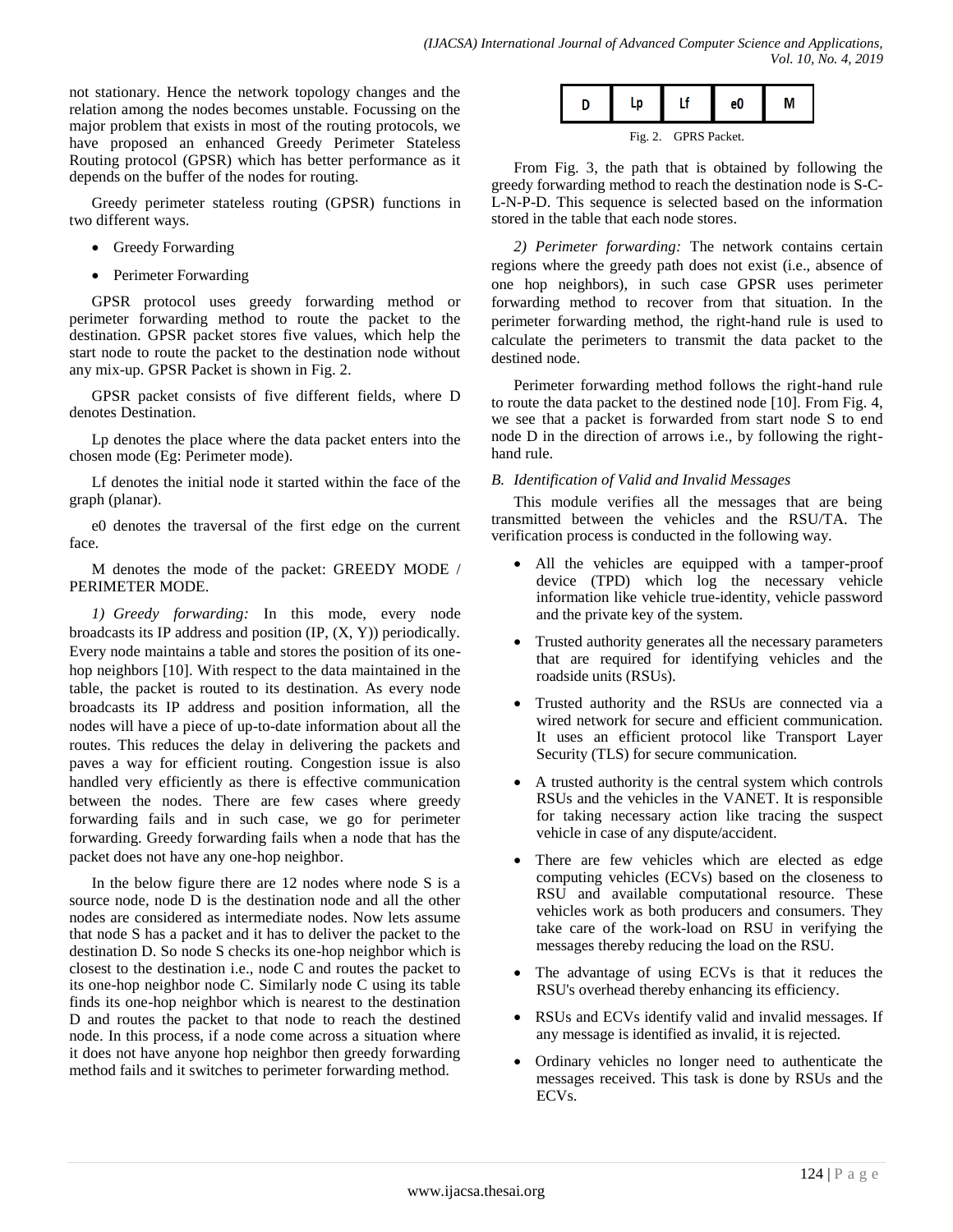

Fig. 4. Perimeter Forwarding.

So all the valid messages are forwarded to the intended vehicles and all the invalid messages are rejected thereby leaving no scope for malicious activities in the VANET.

#### V. SIMULATION AND ANALYSIS

The results of the simulation are shown here to illustrate the presentation and behavior of the algorithm used.

NS2 is used to show the nodes which represent the vehicles and the transmission of data between them. From Fig. 5, we see that eight nodes are used to represent eight cars moving on the road, four cars moving on the left side of the divider and the other four cars moving on the right side of the divider. The leftover nodes are used to mark the road corners.



Fig. 5. Nodes Moving on the Road.

In Fig. 6, car 2 has stopped for some reason and broadcasted a message with its location and IP to update the nearby vehicles to change their route to avoid an accident. After receiving the message, the vehicles coming behind car 2 will change its route to avoid an accident. By communicating successfully and securely, vehicles can avoid accidents and can have a better and safe driving experience and navigation. By this, we can say that vehicles can no longer be considered as just mechanical machines. They have improved to a great extent contributing to the intelligent transportation system.

Energy is estimated based on the simulation results obtained using NS2. Fig. 7 depicts the energy. RSUs verify and validate the transmitted messages and hence the energy is calculated based on the count of messages transmitted to the count of messages validated by RSU.

Throughput is estimated based on the simulation results obtained. Fig. 8, depicts Throughput. Throughput is estimated by taking in to account, the quantity of data/messages transmitted with respect to time.

Packet delivery ratio is assessed by analyzing the obtained simulation results. Fig. 9, depicts packet Delivery Ration. Packet delivery ratio is analyzed by noting down the count of vehicles and distance covered.



Fig. 6. Nodes Communicating with Each Other.



Fig. 7. The Relation between RSU Overhead and the Number of Messages Transmitted.